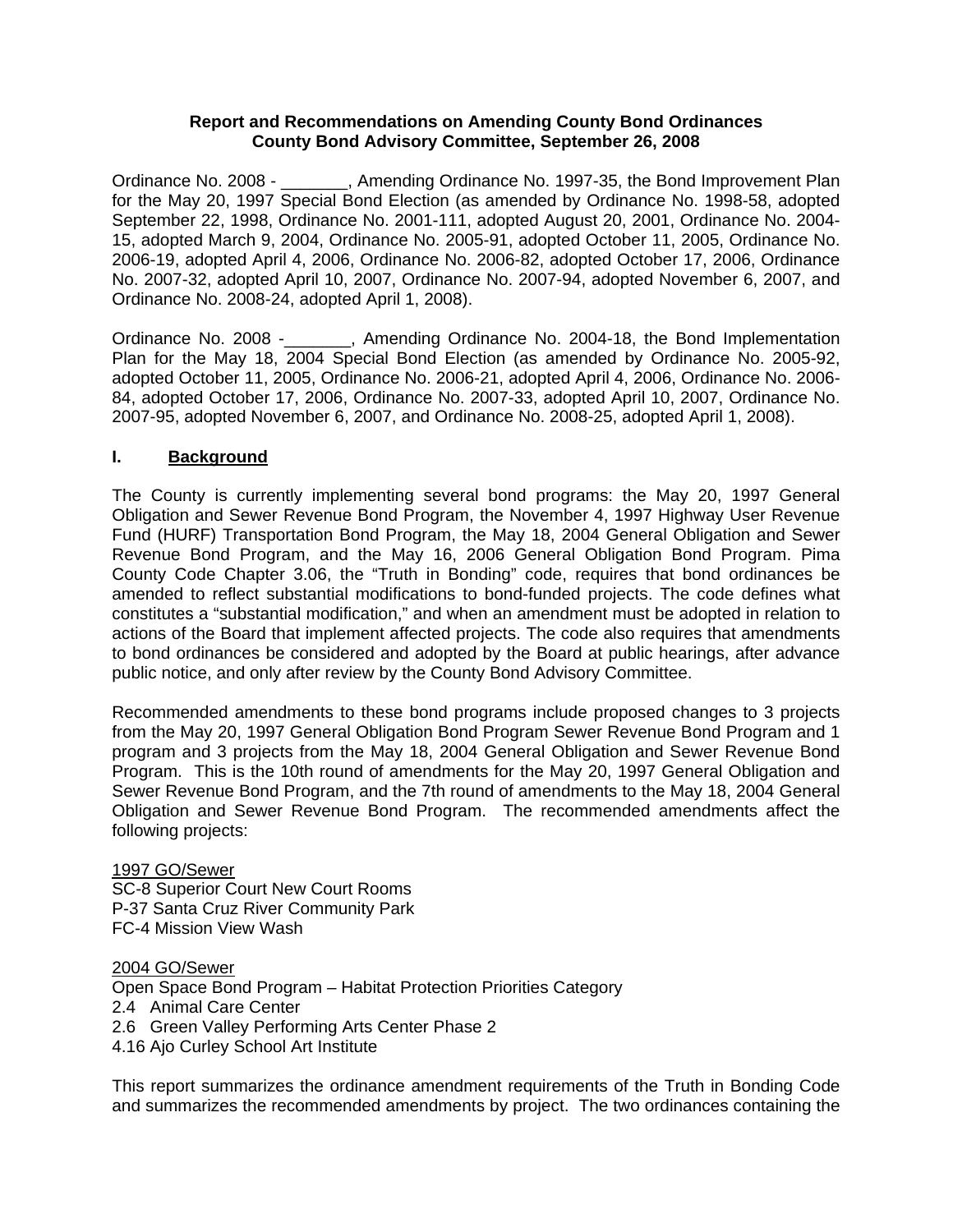**Staff Report and Recommendations on Amending Bond Ordinances County Bond Advisory Committee, September 26, 2008**  Page 2

recommended amendments, shown in legislative style, are attached.

# **II. Ordinance Amendment Requirements Per the Truth In Bonding Code**

Section 3.06.070 of Pima County's Truth in Bonding Code establishes procedures for making changes to a bond improvement plan ordinance. Recognizing that over time the availability of more detailed design and cost information, and changes in circumstances, often require changes in a bond improvement plan presented to the voters at the time of a bond election, Section 3.06.070 authorizes the Board to amend bond improvement plans to accommodate "substantial modifications" to projects. Substantial modifications are defined as:

- 1. An increase or decrease in total actual project costs by 25 percent or more
- 2. An increase or decrease in actual bond costs by 25 percent or more
- 3. An increase or decrease in actual other revenues by 25 percent or more
- 4. A delay in a project construction or implementation schedule of 12 months or more
- 5. A delay in the scheduled sale of bonds of 24 months or more
- 6. Any project that is not constructed
- 7. Any project that is added to those to be constructed
- 8. Any increase or decrease in the project scope that alters the disclosed project benefits
- 9. All changes to a bond implementation plan necessitated by only a portion of the proposed bond questions being approved at the special election

The required timing of an amendment varies based on whether the amendment impacts only funding, or other aspects of a project. Pursuant to the Code, the Board of Supervisors can authorize a substantial modification to the funding for a project on a de facto basis by awarding or amending a contract for the project that reflects that change in funding, while at the same time acknowledging that the action will require a future conforming amendment to the bond ordinance. In this situation, the amendment takes place after the Board takes action by awarding a contract. The reason for this is that amendments should not be based on cost estimates, and prior to the awarding of contracts or approval of purchase agreements, cost estimates may vary. For all other types of substantial modifications, an amendment of the bond ordinance is necessary before the modification is implemented.

The County Bond Advisory Committee must review and make recommendations to the Board of Supervisors regarding all proposed bond ordinance amendments. The Conservation Acquisition Commission must review and make recommendations to the Board of Supervisors and the Bond Advisory Committee regarding proposed amendments to the open space bond program. The Conservation Acquisition Commission recommended the amendment impacting the 2004 Open Space Bond Program at its September 4, 2008 meeting. If a jurisdiction other than the County is responsible for implementing a bond project, the governing body for that jurisdiction must make a recommendation for a bond ordinance amendment to that project to the Board of Supervisors at a public meeting. The City of Tucson's Mayor and Council approved Resolution No. 21069, attached, recommending an amendment to P-37 Santa Cruz River Community Park, at their September 3, 2008 meeting.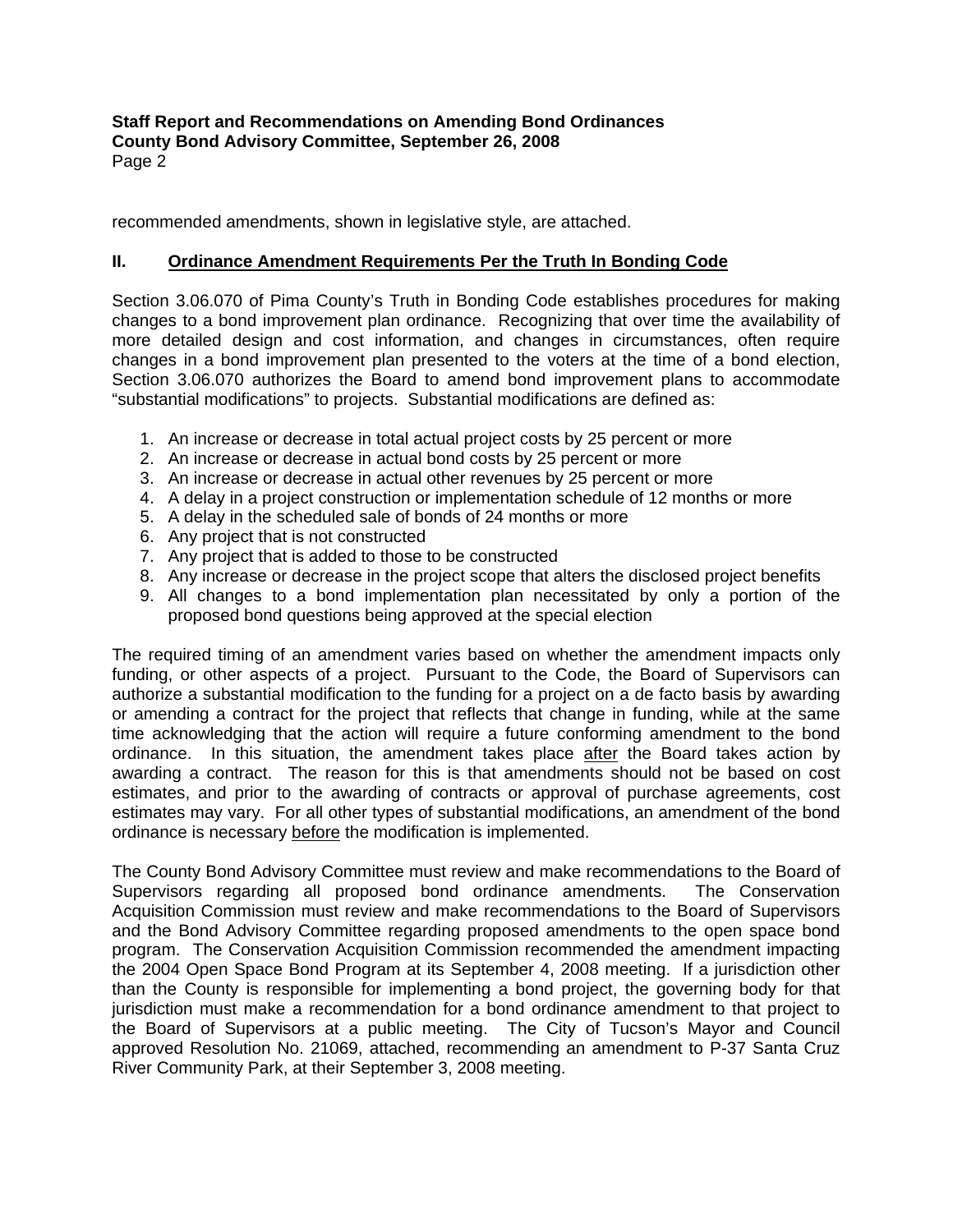**Staff Report and Recommendations on Amending Bond Ordinances County Bond Advisory Committee, September 26, 2008**  Page 3

# **III. Recommended Amendments**

In order to amend the bond ordinances, the Board will be asked to adopt a separate ordinance for each of the two affected bond programs. The two ordinances are attached to this report, with language that is being deleted shown in the "strike-out format" (example), while new language that is being added to the ordinances is underlined (example). Note that the titles of projects were originally underlined, and therefore this does not mean that the titles are changing. In this format, the ordinances only contain those projects that are being amended, and do not reproduce the entirety of each of the two bond ordinances.

A brief description of the recommended ordinance amendments for each project is presented below.

# **A. Recommendations for Ordinance Amendments Relative to the 1997 General Obligation and Sewer Revenue Bond Program**

# **SC-8, Superior Court New Courtrooms**

This ordinance amendment adds implementation periods 5, 6 and 7 (fiscal years 2005/06 through 2010/11). Final work includes space and design analysis for floors 8 and 9, and is scheduled for completion in fiscal year 2009/10. The remainder of the project was completed in March 2005.

# **P-37 Santa Cruz River Community Park**

This ordinance amendment changes the location and scope of the project. The location of the project would change from the east bank of the Santa Cruz River at Ajo Way, to the Menlo Park Elementary School on Grande north of Congress. The scope of the project would change from a sports field complex to soccer field complex. The development of the soccer complex will include site preparation, earthwork, relocation of existing basketball courts, signage, new turf and irrigation system, soccer goals, lighting and parking facilities. The amendment also adds implementation periods 5, 6 and 7 (fiscal years 2005/06 through 2010/11). The amendment is being proposed because the site on which the original project was to be built is now inadequate in size due to construction of the I-10/I-19 interchange, insufficient bank protection along that segment of the Santa Cruz River, significant archaeology in the area, and hydrological and utility easement constraints. Development of a soccer complex at Menlo Park will assist with the shortage of playing fields in southwest Tucson. Pending approval of an ordinance amendment, this project is scheduled to be completed in August 2010. The City of Tucson's Mayor and Council approved Resolution No. 21069, attached, recommending an amendment to P-37 Santa Cruz River Community Park, at their September 3, 2008 meeting.

# **FC-4 Mission View Wash**

This ordinance amendment expands the scope of the project and increases other funding. As originally planned, the project was for a detention basin on Greyhound Park Wash that is a tributary to Mission View Wash. No significant downstream improvements were planned. During the design phase of the project it became obvious that a detention basin for this tributary would not adequately address flooding downstream in the Mission View Watershed and adjacent 18th Street Watershed. This final project now provides a detention basin to control flood waters from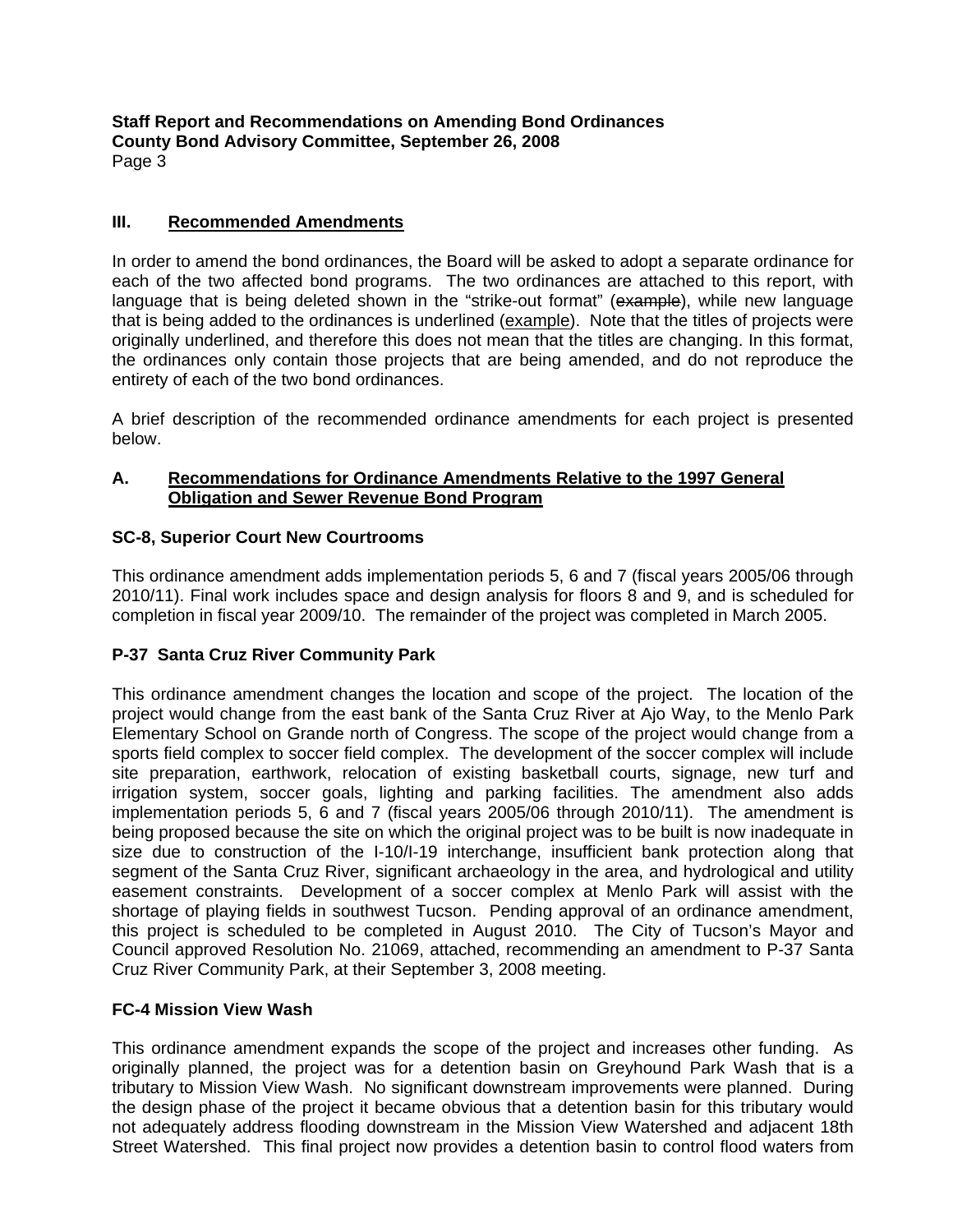**Staff Report and Recommendations on Amending Bond Ordinances County Bond Advisory Committee, September 26, 2008**  Page 4

both the Greyhound Park Wash and the Downtown Airport Runway Wash by a detention basin and a storm drain outlet south to the Tucson Diversion Channel. The project will require increasing other funding from the Flood Control District tax levy, from \$3,717,026 to \$8,625,000. This project, while more complex and costly, addresses a much larger area between Park Avenue and the Santa Cruz River. Staff provided adequate notice to the Board in May 2008 regarding the increased cost and expanded scope of the project, and that such would require and ordinance amendment. The project is scheduled to be completed by Spring 2009.

### **B. Recommendations for Ordinance Amendments Relative to the 2004 General Obligation and Sewer Revenue Bond Program**

# **Open Space Bond Program – Habitat Protection Priorities Category**

This ordinance amendment would change the scope of one category of lands in the Open Space Bond Program, the Habitat Protection Priorities category. \$56 million of the original \$112 million allocated to the Habitat Protection Priorities remains unspent after outreach to many property owners, and a lack of State Trust land reform. The Habitat Protection Priorities are a list of properties developed in 2002 as eligible properties to purchase under the 2004 bond program, based on the best available science at that time, and in order to implement the Sonoran Desert Conservation Plan (SDCP). The SDCP was developed to be adaptive to changes in the best available science. During the planning process for a future bond election, the Conservation Acquisition Commission recommended updates to the Habitat Protection Priorities based on the premise that additional biological and hydrological information is now available that was not available in 2002. At their September 4, 2008 meeting, the Conservation Acquisition Commission approved a recommendation to support a similar update to the Habitat Protection Priorities eligible for purchase in the 2004 bond program to be consistent in the County's use of best available science and to allow for consideration of new high priority conservation opportunities.

# **2.4 Animal Care Center**

This ordinance amendment adds \$1,510,375 in non-bond funding to the project in order to complete additions to and remodeling of the 35-year old Animal Care Center. The project is scheduled to be complete in January 2010.

# **2.6 Green Valley Performing Arts Center Phase 2**

This ordinance amendment adds \$250,000 in non-bond funding to the project in order to complete phase 2 of the project. Phase 2 of the project is scheduled to be complete in December 2008.

# **4.16 Ajo Curley School Art Institute**

This ordinance amendment expands the project scope to include other Ajo Townsite historic buildings being rehabilitated by the International Sonoran Desert Alliance, in addition to the Curley School. Expanding the scope will allow Pima County to purchase preservation easements on additional historic buildings in the Townsite and ensure their long-term preservation and adaptive use. The amendment would also add an implementation period in order to provide additional time to complete the project. The project is scheduled to be completed by 2012.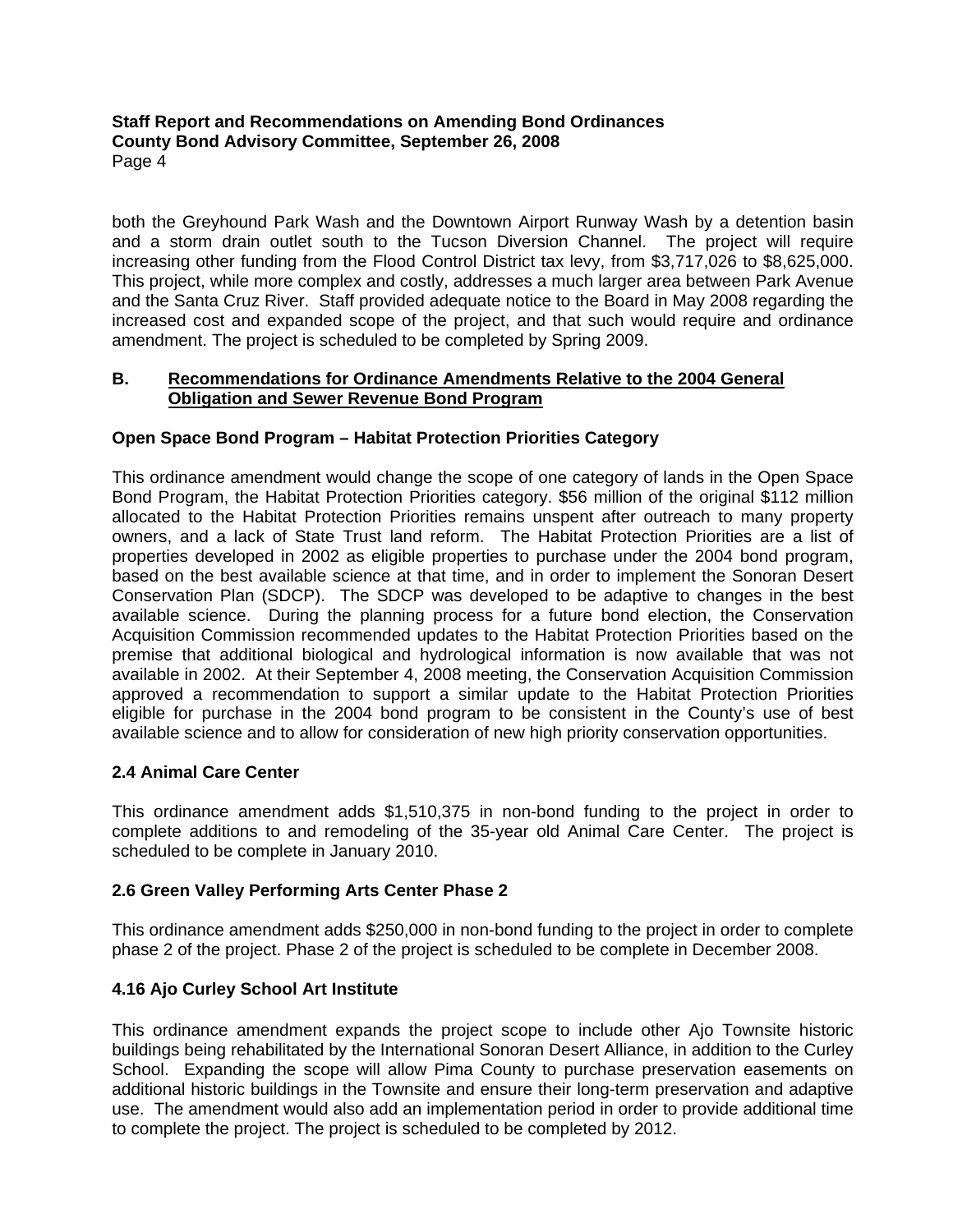#### **ORDINANCE NUMBER 2008-**

**AN ORDINANCE OF THE BOARD OF SUPERVISORS OF PIMA COUNTY ARIZONA RELATING TO GENERAL OBLIGATION AND SEWER REVENUE BOND PROJECTS AMENDING ORDINANCE NUMBER 1997-35 BOND IMPLEMENTATION PLAN, MAY 20, 1997 SPECIAL ELECTION (AS AMENDED SEPTEMBER 22, 1998 BY ORDINANCE NUMBER 1998-58; AUGUST 20, 2001 BY ORDINANCE NUMBER 2001-111; MARCH 9, 2004 BY ORDINANCE NUMBER 2004-15; OCTOBER 11, 2005 BY ORDINANCE NUMBER 2005-91; APRIL 4, 2006 BY ORDINANCE NUMBER 2006-19; OCTOBER 17, 2006 BY ORDINANCE NUMBER 2006-82; APRIL 10, 2007 BY ORDINANCE NUMBER 2007-32; NOVEMBER 6, 2007 BY ORDINANCE NUMBER 2007-94; AND APRIL 1, 2008 BY ORDINANCE NUMBER 2008-24) FOR THE PURPOSE OF AMENDING THE SCOPE OF CERTAIN PROJECTS, AMENDING IMPLEMENTATION PERIODS FOR CERTAIN BOND PROJECTS, AND AUTHORIZING THE USE OF ADDITIONAL OTHER FUNDS TO FINANCE CERTAIN PROJECTS.** 

 **WHEREAS,** The Board of Supervisors adopted Chapter 3.06 of the Pima County Code titled "Bonding Disclosure, Accountability and Implementation"; and,

**WHEREAS,** in compliance with Chapter 3.06, the Board of Supervisors adopted Ordinance Number 1997-35, the "Bond Implementation Plan, May 20, 1997 Special Election"; and,

**WHEREAS,** the Board of Supervisors, on September 22, 1998 enacted Ordinance No. 1998-58; on August 20, 2001 enacted Ordinance No. 2001-111; on March 9, 2004 enacted Ordinance No. 2004- 15; on October 11, 2005 enacted Ordinance No. 2005-91; on April 4, 2006 enacted Ordinance No. 2006-19; on October 17, 2006 enacted Ordinance No. 2006-82; on April 10, 2007 enacted Ordinance No. 2007-32; on November 6, 2007 enacted Ordinance No. 2007-94; and on April 1, 2008 enacted Ordinance No. 2008-24 amending Ordinance No. 1997-35 in compliance with provisions of Chapter 3.06; and,

**WHEREAS,** the Board of Supervisors desires to amend Ordinance Number 1997-35 (as amended by Ordinance No. 1998-58, Ordinance No. 2001-111, Ordinance No. 2004-15, Ordinance No. 2005-91, Ordinance No. 2006-19, Ordinance No. 2006-82, Ordinance No. 2007-32, Ordinance No. 2007-94, and Ordinance No. 2008-24) in compliance with provisions of Chapter 3.06:

### **NOW THEREFORE, IT IS HEREBY ORDAINED by the Board of Supervisors of Pima County, Arizona:**

Ordinance Number 1997-35 (as amended by Ordinance Number 1998-58, Ordinance Number 2001- 111, Ordinance Number 2004-15, Ordinance Number 2005-91, Ordinance Number 2006-19, Ordinance Number 2006-82, Ordinance Number 2007-32, Ordinance Number 2007-94, and Ordinance Number 2008-24), is hereby amended as follows: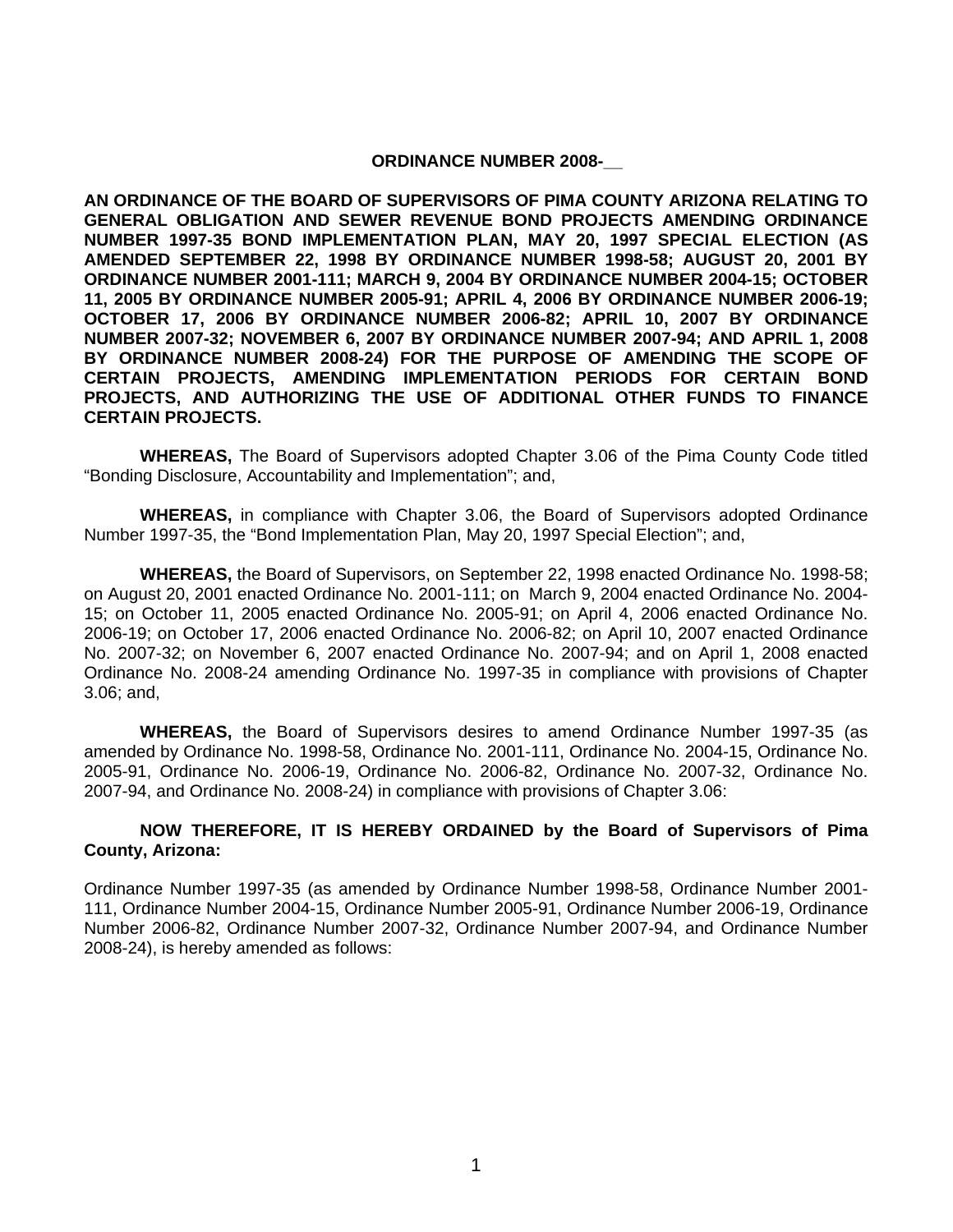### **Bond Improvement Plan May 20,1997 Special Election**

# **B. Question No. 2 – Public Safety, Law Enforcement and Superior Court**

| 10) Project<br>Location:                        | SC-8 - Superior Court New Courtrooms<br><b>Superior Court Building</b><br>110 West Congress                                                                                                                                                                                                                                                                                                                                                                                                                                                                                                                                                                                                                                                                    |
|-------------------------------------------------|----------------------------------------------------------------------------------------------------------------------------------------------------------------------------------------------------------------------------------------------------------------------------------------------------------------------------------------------------------------------------------------------------------------------------------------------------------------------------------------------------------------------------------------------------------------------------------------------------------------------------------------------------------------------------------------------------------------------------------------------------------------|
| Bond Funding:<br>Scope:                         | \$11,500,000<br>Renovate floors B, 1, 2, and 3 of the existing Superior Court building. The<br>exiting building has a net usable square footage of approximately 188,700<br>square feet. A space analysis performed by the IEF Group, Inc. revealed that<br>for optimal utilization of this building, renovation of floors 1, 2, 3, 7, 8, 9 and B<br>level is necessary. The analysis also identified the need for staff occupying<br>43,800 square feet to be moved out of the building in order to accommodate<br>new courtroom growth. In addition, to improve safety and operation of the<br>Superior Court, the Assembly Room will be expanded, elevators renovated,<br>fire alarm systems replaced, PBX telephone switch replaced, and roof<br>replaced. |
| Benefit:                                        | Renovation of the building will allow for additional courtrooms necessary to<br>accommodate present and new divisions and commissioners, as well as<br>necessary support functions. (Currently there are 35 judicial officers and 29<br>courtrooms.)                                                                                                                                                                                                                                                                                                                                                                                                                                                                                                           |
| Other Funding:<br>Implementation<br>Period:     | \$0<br>1, 2, 3, 4, 5, 6, 7                                                                                                                                                                                                                                                                                                                                                                                                                                                                                                                                                                                                                                                                                                                                     |
| Future Operating &<br><b>Maintenance Costs:</b> | Minimal since most space is presently occupied and these costs are being<br>incurred now.                                                                                                                                                                                                                                                                                                                                                                                                                                                                                                                                                                                                                                                                      |

# **C. Question No. 3 - Parks**

| 37) Project                   | P-37 - Santa Cruz River Community Park                                                         |
|-------------------------------|------------------------------------------------------------------------------------------------|
| Location:                     | East Bank of the Santa Cruz River, North of Ajo Way                                            |
|                               | <b>Grande Avenue North of Congress</b>                                                         |
| Bond Funding:                 | \$850,000                                                                                      |
| Scope:                        | Work consists of development of a soccer field complex located at Menlo                        |
|                               | Park Elementary School sports field complex in the southwest Tucson area                       |
|                               | with and will include relocation of existing basketball courts, appropriate                    |
|                               | signage, turf, irrigation system improvements as necessary, portable soccer                    |
|                               | goals, lighting and additional shared use parking facilities. support amenities                |
|                               | of a park facility, including little league/senior league baseball field with multi-           |
|                               | use configuration soccer, rest rooms, picnic areas, and parking.                               |
| Benefit:                      | Accommodate the needs of the leagues and community for athletic fields and                     |
|                               | general park recreational opportunities.                                                       |
| Other Funding:                | \$0                                                                                            |
| Implementation                |                                                                                                |
| Period:                       | 1, 2, 3, 4, 5, 6, 7                                                                            |
| <b>Future Operating &amp;</b> |                                                                                                |
| Maintenance Costs:            | Costs to be paid by City of Tucson through an intergovernmental agreement<br>with Pima County. |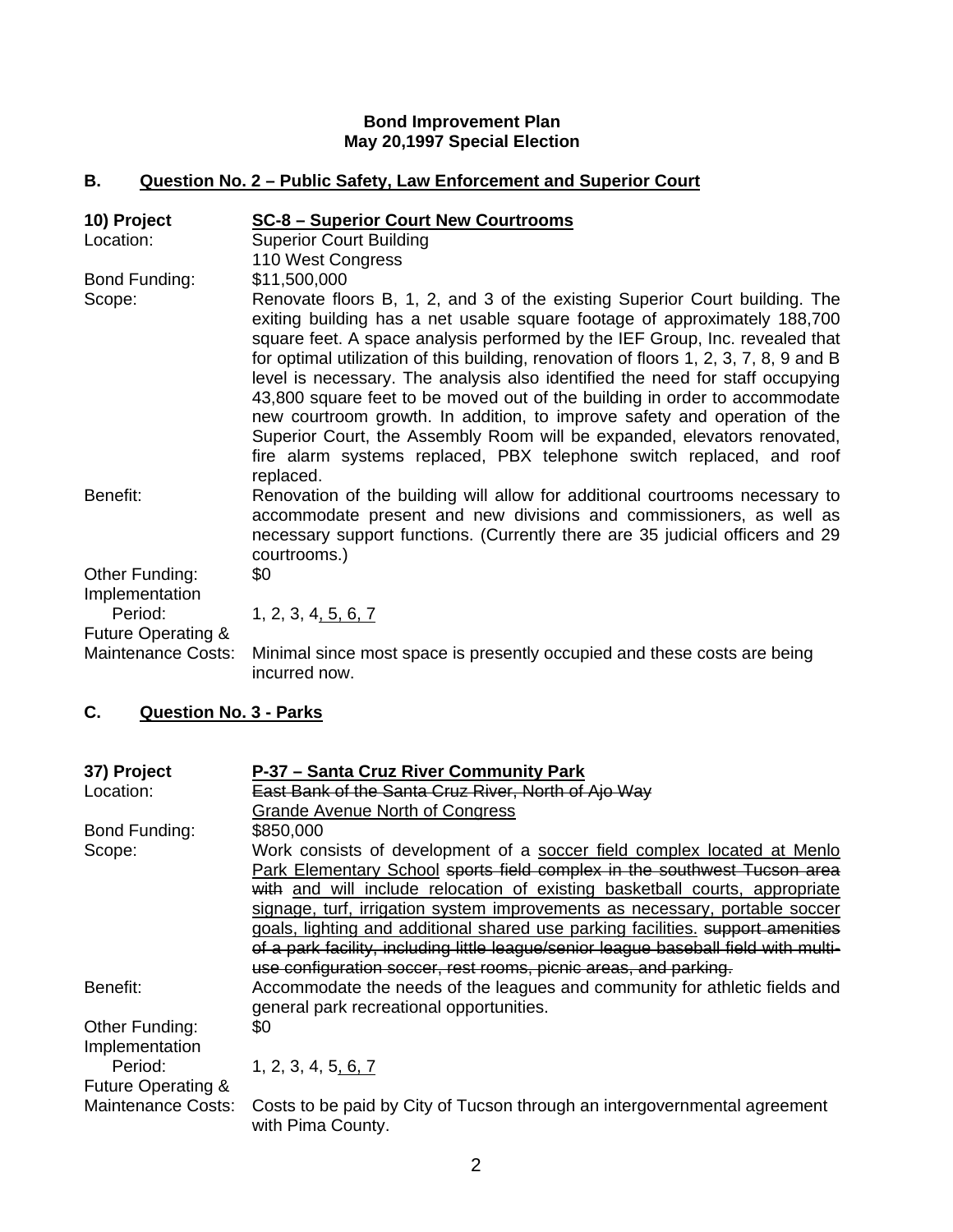# **F. Question No. 6 – Flood Control Improvements**

| 4) Project<br>Location:<br>Bond Funding:                              | FC-4 - Mission View Wash<br>Mission View Wash Detention/Retention Basin<br>\$1,000,000                                                                                                                                                                                                                                                                                                                                                                                                                                                                                                                                                                                                                                                                                                                                                                                         |
|-----------------------------------------------------------------------|--------------------------------------------------------------------------------------------------------------------------------------------------------------------------------------------------------------------------------------------------------------------------------------------------------------------------------------------------------------------------------------------------------------------------------------------------------------------------------------------------------------------------------------------------------------------------------------------------------------------------------------------------------------------------------------------------------------------------------------------------------------------------------------------------------------------------------------------------------------------------------|
| Scope:                                                                | Few drainage facilities exist in downstream areas, which include portions of<br>the City of Tucson and the City of South Tucson. Therefore, most flows are<br>conveyed in the streets. As the streets have insufficient capacity to contain all<br>but the smallest flows, adjacent commercial and residential areas experience<br>repeated flooding. This project will include design and construction of a<br>regional detention/retention basin east of Park Avenue and south of 36 <sup>th</sup><br>Street. Preliminary design of this new basin includes providing up to 43 65<br>acre-feet of floodwater storage, inlet structures to collect and concentrate<br>sheet flow, and outlet works as needed storm sewer system to convey the<br>floodwaters south under Interstate 10 to the Tucson Diversion Channel to<br>prevent adverse impacts downstream of the basin. |
| Benefit:                                                              | The Tucson Stormwater Management Study identifies 44 existing homes, in<br>the Greyhound Wash drainage area that will be protected from flooding. The<br>expanded project will also protect the City of South Tucson, reduce flooding<br>along the UPRR from 34 <sup>th</sup> Street to 22 <sup>nd</sup> Street and reduce flooding in the<br>Tucson downtown area at 18 <sup>th</sup> and 22 <sup>nd</sup> Streets, and roadway flooding and<br>would also be reduced, resulting in safer driving conditions. The detention<br>basin could be has been designed to areas to be developed for multi-purpose<br>uses by the proposed Sinclair Property Planned Development, thereby<br>providing park, recreation and open space benefits to the surrounding<br>community.                                                                                                      |
| Other Funding:<br>Implementation                                      | \$3,717,026 \$8,625,000 (Flood Control District Tax Levy Revenue)                                                                                                                                                                                                                                                                                                                                                                                                                                                                                                                                                                                                                                                                                                                                                                                                              |
| Period:<br><b>Future Operating &amp;</b><br><b>Maintenance Costs:</b> | 2, 3, 4, 5, 6<br>Minimal                                                                                                                                                                                                                                                                                                                                                                                                                                                                                                                                                                                                                                                                                                                                                                                                                                                       |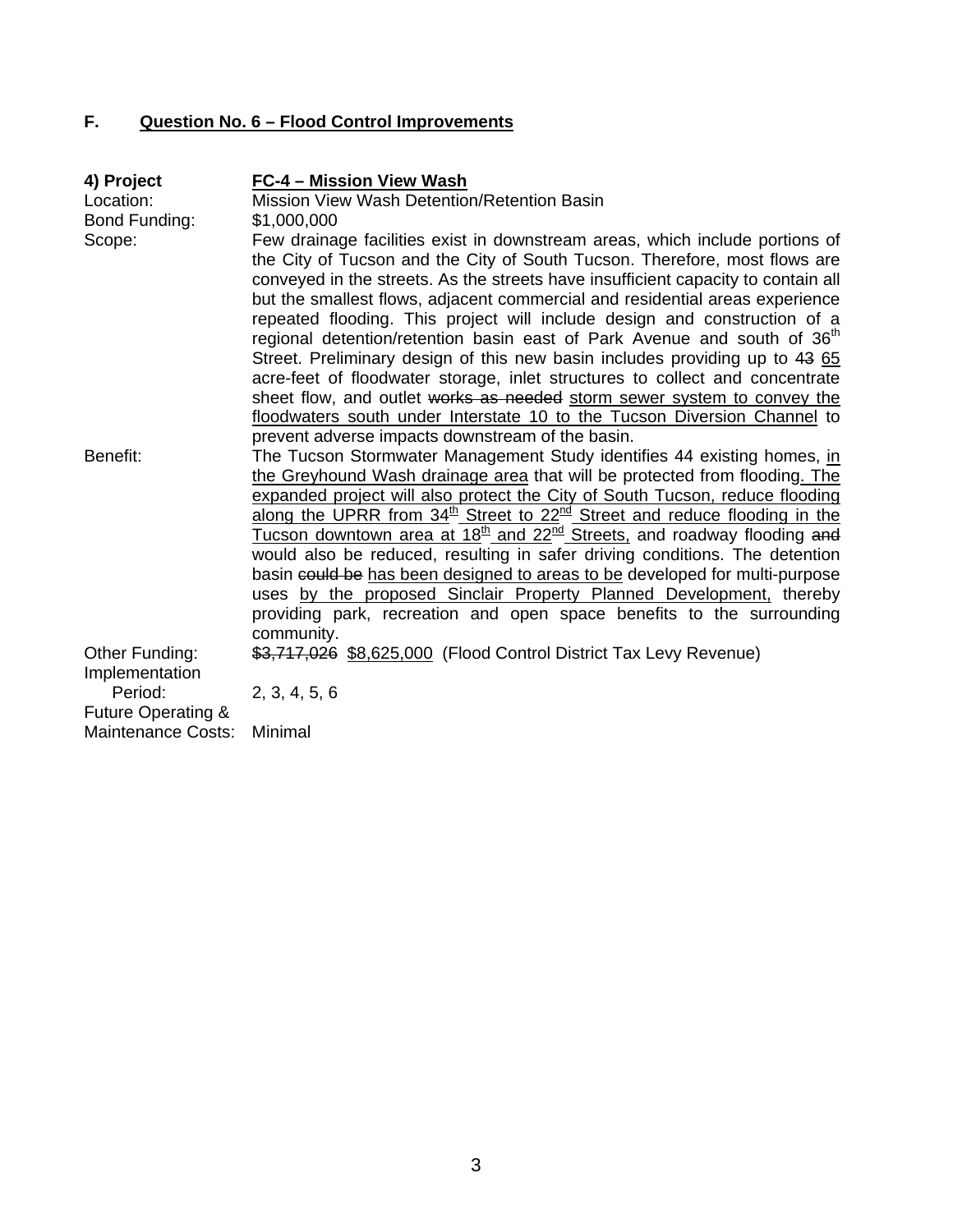**AS AMENDED by the Board of Supervisors of Pima County, Arizona, this \_\_\_\_ day of \_\_\_\_\_\_\_\_\_, 2008.** 

\_\_\_\_\_\_\_\_\_\_\_\_\_\_\_\_\_\_\_\_\_\_\_\_\_\_\_\_\_\_\_\_\_\_\_\_

Chairman, Board of Supervisors

Attest: **Reviewed by: Reviewed by:** 

\_\_\_\_\_\_\_\_\_\_\_\_\_\_\_\_\_\_\_\_\_\_\_\_\_\_\_\_\_\_\_\_\_\_\_ \_\_\_\_\_\_\_\_\_\_\_\_\_\_\_\_\_\_\_\_\_\_\_\_\_\_\_\_\_\_\_\_\_\_\_\_\_ Clerk, Board of Supervisors County Administrator

Approved as to Form:

Civil Deputy County Attorney

\_\_\_\_\_\_\_\_\_\_\_\_\_\_\_\_\_\_\_\_\_\_\_\_\_\_\_\_\_\_\_\_\_\_\_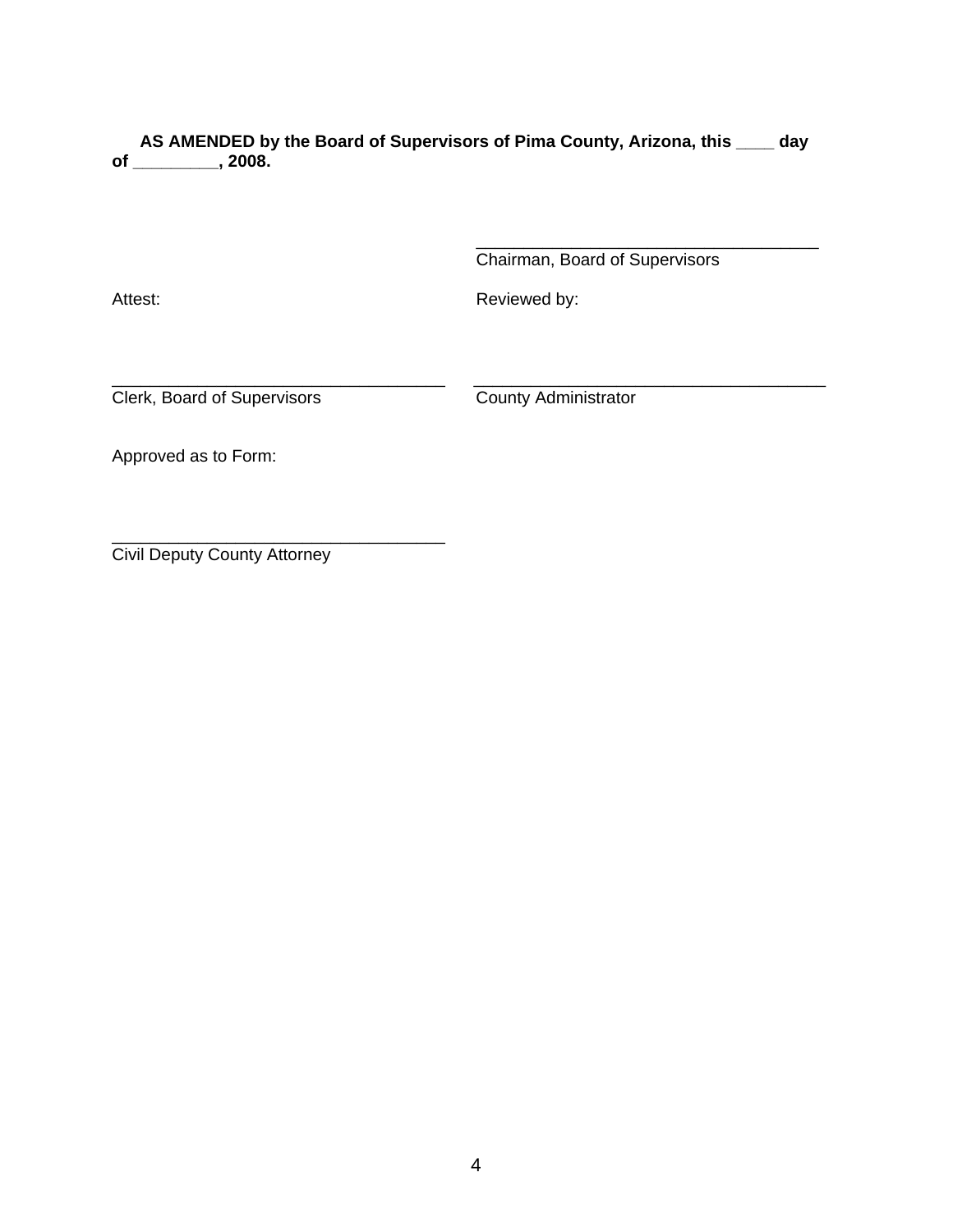### **ORDINANCE NO. 2008- \_\_**

**AN ORDINANCE OF THE BOARD OF SUPERVISORS OF PIMA COUNTY ARIZONA RELATING TO GENERAL OBLIGATION AND SEWER REVENUE BOND PROJECTS AMENDING ORDINANCE NUMBER 2004-18 BOND IMPLEMENTATION PLAN, MAY 18, 2004 SPECIAL ELECTION (AS AMENDED OCTOBER 11, 2005 BY ORDINANCE NUMBER 2005-92 AND APRIL 4, 2006 BY ORDINANCE NUMBER 2006-21 AND OCTOBER 17, 2006 BY ORDINANCE NUMBER 2006-84 AND APRIL 10, 2007 BY ORDINANCE NUMBER 2007-33 AND NOVEMBER 6, 2007 BY ORDINANCE NUMBER 2007-95 AND APRIL1, 2008 BY ORDINANCE NUMBER 2008-25) FOR THE PURPOSE OF AMENDING THE SCOPE OF CERTAIN PROJECTS, AMENDING IMPLEMENTATION PERIODS FOR CERTAIN BOND PROJECTS, AND AUTHORIZING THE USE OF ADDITIONAL OTHER FUNDS TO FINANCE CERTAIN PROJECTS.**

 **WHEREAS**, the Board of Supervisors adopted Chapter 3.06 of the Pima County Code titled "Bonding Disclosure, Accountability and Implementation; and,

**WHEREAS**, in compliance with Chapter 3.06, the Board of Supervisors adopted Ordinance Number 2004-18, the "Bond Implementation Plan, May 18, 2004 Special Election;" and

**WHEREAS**, the Board of Supervisors, on October 11, 2005 enacted Ordinance Number 2005-92 and on April 4, 2006 enacted Ordinance Number 2006-21 and on October 17, 2006 enacted Ordinance Number 2006-84 and on April 10, 2007 enacted Ordinance Number 2007-33 and on November 6, 2007 enacted Ordinance Number 2007-95 and on April 1, 2008 enacted Ordinance Number 2008-25 amending Ordinance Number 2004-18 in compliance with provisions of Chapter 3.06; and

**WHEREAS**, the Board of Supervisors desires to amend Ordinance Number 2004-18 (as amended by Ordinance Number 2005-92, Ordinance Number 2006-21, Ordinance Number 2006- 84, Ordinance Number 2007-33, Ordinance Number 2007-95, and Ordinance Number 2008-25) in compliance with provisions of Chapter 3.06:

### **NOW THEREFORE, IT IS HEREBY ORDAINED by the Board of Supervisors of Pima County, Arizona:**

Ordinance Number 2004-18 (as amended by Ordinance Number 2005-92, Ordinance Number 2006-21, Ordinance Number 2006-84, Ordinance Number 2007-33, Ordinance Number 2007- 95, and Ordinance Number 2008-25), is hereby amended as follows: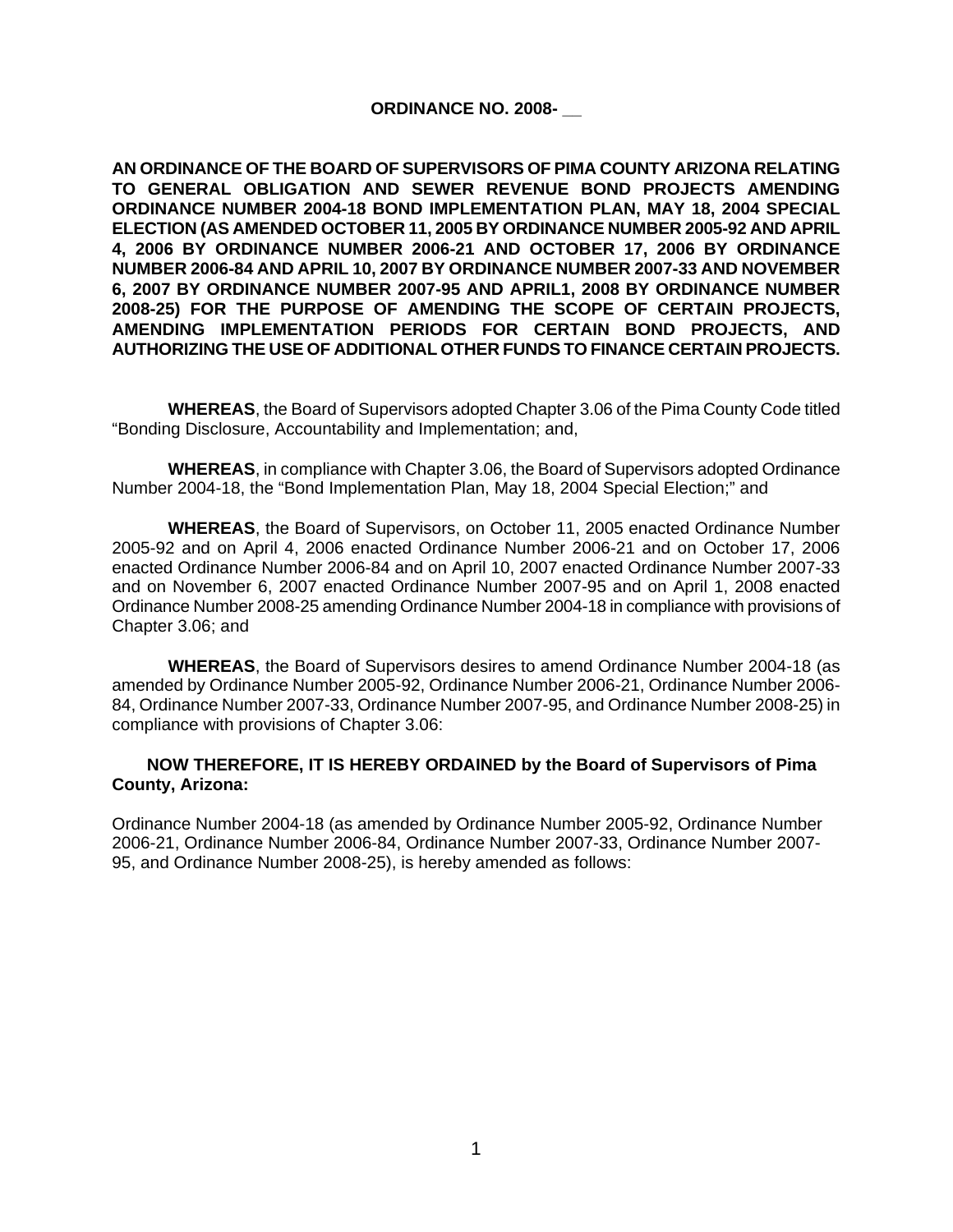# **Bond Implementation Plan May 18, 2004 Special Election**

# **A. Question No. 1 - Sonoran Desert Open Space and Habitat Protection; Preventing Urban Encroachment of Davis-Monthan Air Force Base**

**d. Habitat Protection Priorities** - On June 17, 2003, the Pima County Board of Supervisors adopted the Habitat Protection Priorities recommended by the Sonoran Desert Conservation Plan Steering Committee to guide implementation of the County's Multi-Species Habitat Conservation Plan. The development of Habitat Protection Priorities for eastern Pima County was a continuation of over five years of work by Pima County and the expert science community, building upon plans and policies previously adopted by the Board of Supervisors, including the Sonoran Desert Conservation Plan adopted in preliminary form in 2000, and the Conservation Lands System adopted in the Environmental Element of the Comprehensive Land Use Plan in 2001. The objective of developing the Habitat Protection Priorities was to apply a set of biologically based goals and criteria to the Conservation Lands System to: 1) identify the most important lands to protect first; 2) provide recommendations on the sequencing of land preservation efforts; and 3) design a project so that it can be easily incorporated into an adaptive management program to be implemented over the life of the Federal Section 10 Permit using the best scientific information available.

The Habitat Projection Priorities were updated in 2008 based on additional biological and hydrological information that was not available in 2002.

As stated earlier in this ordinance, the number of projects identified exceeds the number of projects that will be purchased with the total bond funding for Habitat Protection Priorities.

Total bond funds allocated for Habitat Protection Priorities: \$112,000,000

# **B. Question No. 2 - Public Health and Community Facilities**

# **b. Other Public Facilities**

# **2.4 Animal Care Center**

**Location:** 2000 West Silverbell Road, Tucson, Arizona

**Scope:** Make improvements to the existing Pima County Animal Care Center. This work includes addition to and remodeling of the 35-year-old facility. This project will provide needed additional kennel space in an environment more conductive for pet adoptions, will provide kennel space for special animal populations, facility support functions and staff office space and rehabilitate building systems.

**Benefits:** Since the original facility was constructed in 1968, standards for animal care have changed significantly and with that public expectations regarding animal control. The center has not kept pace with advances in the areas of technology, communications, and work place safety. The public expects better conditions for the animals in the shelter and improved conditions conducive to adoptions. Increasing adoptions will reduce the number of animals being euthanized every year. Additionally, facility improvements are necessary to reduce disease transmission, provide better odor, noise and temperature control and limit public access to quarantine and provide additional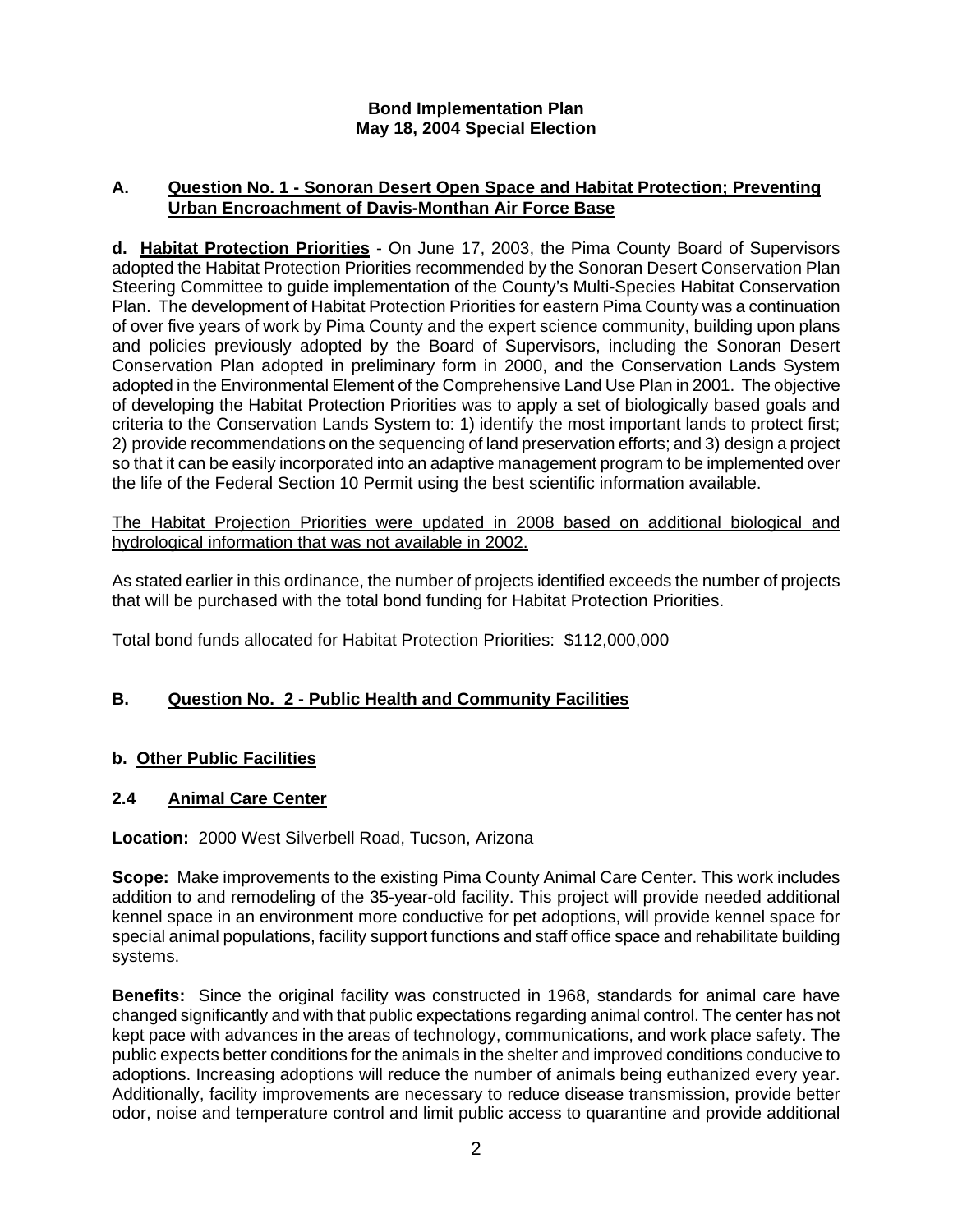workspace for staff.

**Cost:** \$3,000,000 \$4,510,375

**Bond Funding:** \$3,000,000

**Other Funding:** None identified at this time \$910,375 Space Acquisition Fund, \$600,000 General Funds

**Project Duration:** Planning at 7 to 9 months, Design at 14 to 16 months, and Construction at 15 to 18 months.

**Implementation Period:** 2, 3, 4

**Project Management:** Pima County Facilities Management

**Future Operating and Maintenance Costs:** No significant change in operation and maintenance costs expected since this project largely involves rehabilitation of an existing facility.

# **2.6 Green Valley Performing Arts Center Phase 2**

**Location:** 1250 West Continental Road, Green Valley, Arizona

**Scope:** Construct a multimedia performing arts facility for musical theater, dance, drama and other fine arts uses. The facility will be approximately 11,000 square feet in area and will include a 150 seat multipurpose performance studio, visual arts gallery, lobby, and concessions, dressing rooms, and other support spaces. The facility is to be designed with superior acoustics and appropriate spaces that meet the needs of an aging population.

Phase One, built with Pima County 1997 General Obligation Bonds and Pima Community College General Obligation Bonds has recently been completed. It includes a Pima College Community Learning Center and one rehearsal and performance studio for community use.

**Benefits:** This new facility will be the only performing arts building in southern Pima County to have a theater quality auditorium to enhance the quality of life for the residents of southern Pima County, including residents of Sahuarita

**Cost:** \$4,000,000 \$4,250,000

**Bond Funding:** \$4,000,000

**Other Funding: None. \$250,000 General Funds** 

**Project Duration:** Planning at 20 to 22 months, Design at 13 to 15 months, and Construction at 21 to 24 months.

**Implementation Period:** 2, 3, 4, 5, 6

**Project Management:** Pima County Facilities Management

**Future Operating and Maintenance Costs:** To be determined during the course of design since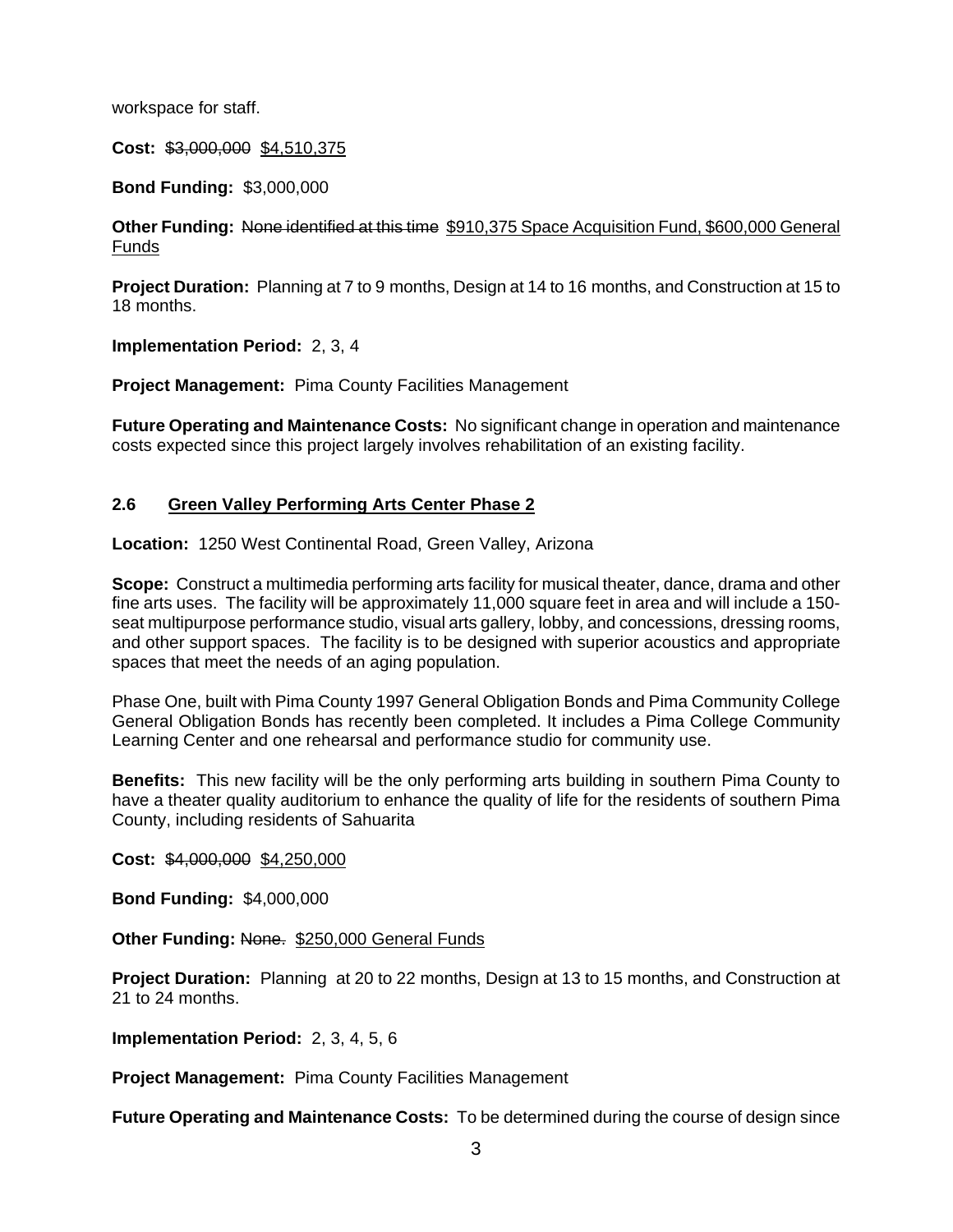the scope of the project is contingent on the level of private funding secured. Pima County and Pima College will execute an intergovernmental agreement establishing responsibilities for operation and maintenance of the joint Performing Arts Center and Adult Education Center. Funding for operations and maintenance of the Performing Arts Center could come in part from revenues generated by use of the facility.

# **D. Question No. 4 - Parks and Recreational Facilities**

# **a. Cultural/Historic Resources Bond Program**

# **4.16 Ajo Curley School Art Institute**

**Location:** The Curley School is located in Ajo within the Ajo Townsite Historic District, listed on the National Register of Historic Places.

**Scope:** Preserve the defining historic characteristics of the historic Curley School and other historic properties in the Ajo Townsite Historic District through a preservation easements to retain and rehabilitate defining historic interior and exterior characteristics, while planning for the rehabilitation and adaptive use of the school complex buildings, including use by Pima County Natural Resources, Parks and Recreation for recreational programs and other uses.

**Benefits:** The International Sonoran Desert Alliance, a tri-cultural non-profit organization has worked with the community of Ajo in developing a concept for an innovative housing and economic development project that involves the adaptive use of the historic Curley School and other historic buildings. The proposed project is to develop the school complex into 40 to 50 affordable live/work rental units for low-income individuals and families, restore indoor and outdoor theatres, provide classrooms for community education, offices, and other community space in these buildings. The Ajo Townsite is listed on the National Register of Historic Places at the "national" level of significance as a rare example of a model company town, built during the City Beautiful movement of the early 20th century. The Curley School, built in the Spanish Colonial Revival style, anchors the western axis of the town's center and historic district. Curley School is likely to be eligible for federal rehabilitation tax credits, provided the historic architectural character and defining elements are maintained. Purchase of a preservation easements will ensure the school's historic character of the buildings is preserved, reuse a nationally significant buildings, provide much needed funding for its adaptive use, and provide the town of Ajo with affordable housing and an innovative opportunityies for sustainable economic development that is sensitive to the town's historic character.

**Cost:** \$500,000, with Planning/Design being \$112,000, Construction being \$376,000, and Other being \$12,000.

# **Bond Funding:** \$500,000

**Other Funding:** None identified at this time for the preservation easement project. Other funding has been secured and will be sought for other aspects of the Ajo Curley School project.

**Project Duration:** Planning at 9 to 15 months, Design at 13 to 18 months, and Construction at 16 to 30 months.

# **Implementation Period:** 1, 2, 3, 4

**Project Management:** Pima County Cultural Resources and Historic Preservation Office; Natural Resources, Parks and Recreation; Facilities Management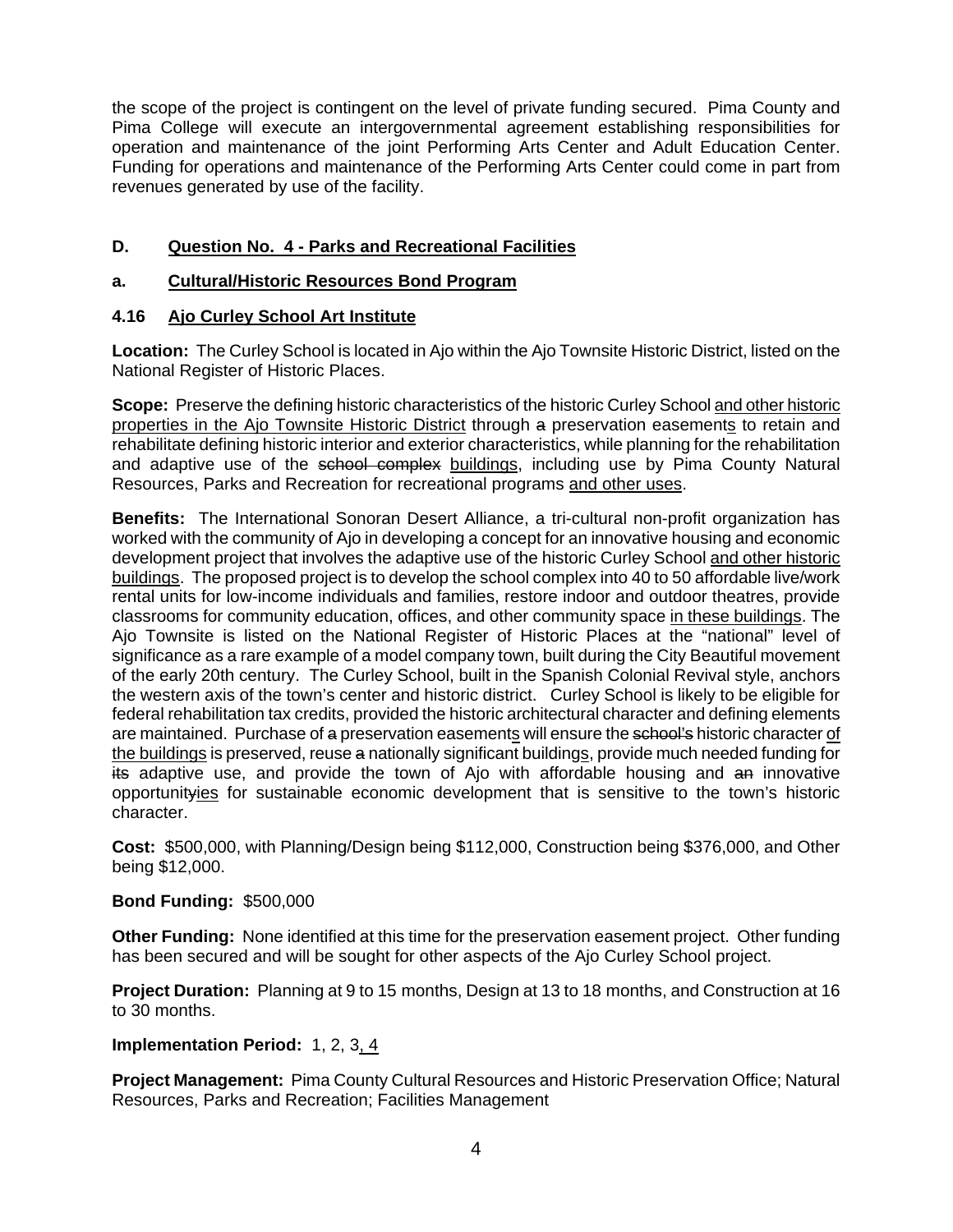**Future Operating and Maintenance Costs:** None